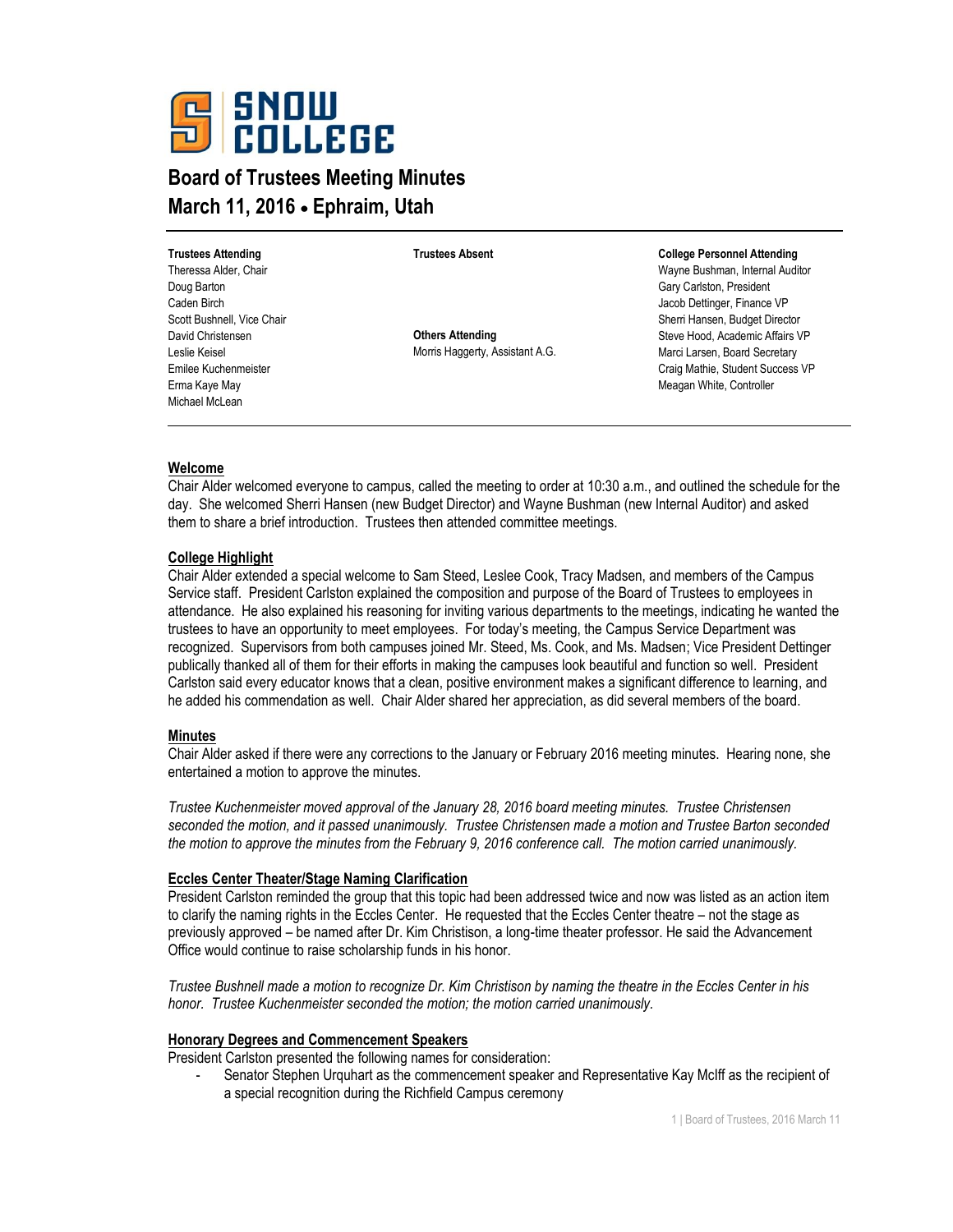Pastor France Davis as the commencement speaker and recipient of the honorary degree in Ephraim

President Carlston said all three honorees have been friends and advocates for the college, and the trustees concurred.

*Upon request for a motion to approve, Trustee Kiesel made a motion to accept the president's recommendation to invite Senator Urquhart and Pastor Davis to be commencement speakers, to recognize Representative McIff, and to bestow an honorary degree upon Pastor Davis during the 2016 commencement ceremonies. Trustee Christensen seconded the motion, and it passed unanimously.* 

# **Proposed 2016-17 Tuition and Fees**

Vice President Dettinger reviewed the proposed tuition and fee increases and said there was a good turnout at the truth-in-tuition hearing. He said there was a great discussion and noted that students were supportive of the proposed changes. President Carlston said affordability is an important factor for Snow College, and he believes the proposed range strikes the delicate balance of increased costs and generating revenue for needs. He added that it is important to remember that a portion of tier-one tuition will help fund compensation, and he said that the intention is to remain the most affordable institution in the system. Trustee Bushnell expressed appreciation to the administration for keeping costs as low as possible for students.

*Trustee Birch made a motion to approve a 2.5 - 4% increase for first-tier tuition, a 0% for second-tier tuition, and no increase in general student fees for both resident and non-resident students. Trustee May seconded the motion, and it carried unanimously.* 

# **Investment Reports**

Trustee Barton, Chair of the Finance and Facilities Committee, reviewed the investment report, noting the return is market driven and down a little. He said donations this year have been slightly above average. Vice President Dettinger added that the college hopes to start getting a better return on the cash management pool now that the new budget director has been hired and can watch over the investment.

*Hearing no questions, Chair Alder called for a motion to accept and approve the report. Trustee Kiesel so moved. Trustee Christensen seconded the motion, and it passed unanimously.* 

# **Aspen Institute Report**

Dr. Hood reported that the Aspen Institute contacted 150 schools and invited them to apply for the Aspen Prize for Community College Excellence. The award, he shared from the nomination, "recognizes community colleges around the country that are employing innovative strategies and achieving excellent results for their students. The bar for the Aspen Prize is intentionally set high in order to identify those institutions that have demonstrated exceptional levels of student success." Dr. Hood thanked Beckie Hermansen and Melanie Jenkins for completing the college's detailed application. He said this award is a testament to the quality faculty and staff, and that it is gratifying to work at such a great place. President Carlston added that this is an important accomplishment and said the college would work to spread the good news. The trustees had a brief conversation about marketing and telling the college's story, and President Carlston invited them to share any suggestions they might have on helping others better know of Snow.

# **Legislative Report**

President Carlston provided a handout that summarized legislative happenings and highlighted two significant happenings: the \$4,724,600 additional funding for the science building and the \$400,000 to purchase the property adjacent to campus in Richfield. He recounted the history of the funding shortage and expressed appreciation to Senator Harper, Representative Froerer, other legislators, and DFCM staff who recognized the need and supported the appropriation. Vice President Dettinger took the opportunity to commend President Carlston on his work with the legislature. He said it was his first year to be on-site and observe the legislative session, and he acknowledged that President Carlston's relationships and influence were key in securing the additional funding for the science building. Trustees concurred and gave President Carlston a round of applause.

# **Science Building Report**

President Carlston said the hope is to begin construction on the new science building by the end of April. The worry of finances slowed the process down a bit, but he said the team still believes they can have the Science Division in the building by August of 2017. He said the demolition of the current science building will likely be postponed until the following summer when fewer students are on campus.